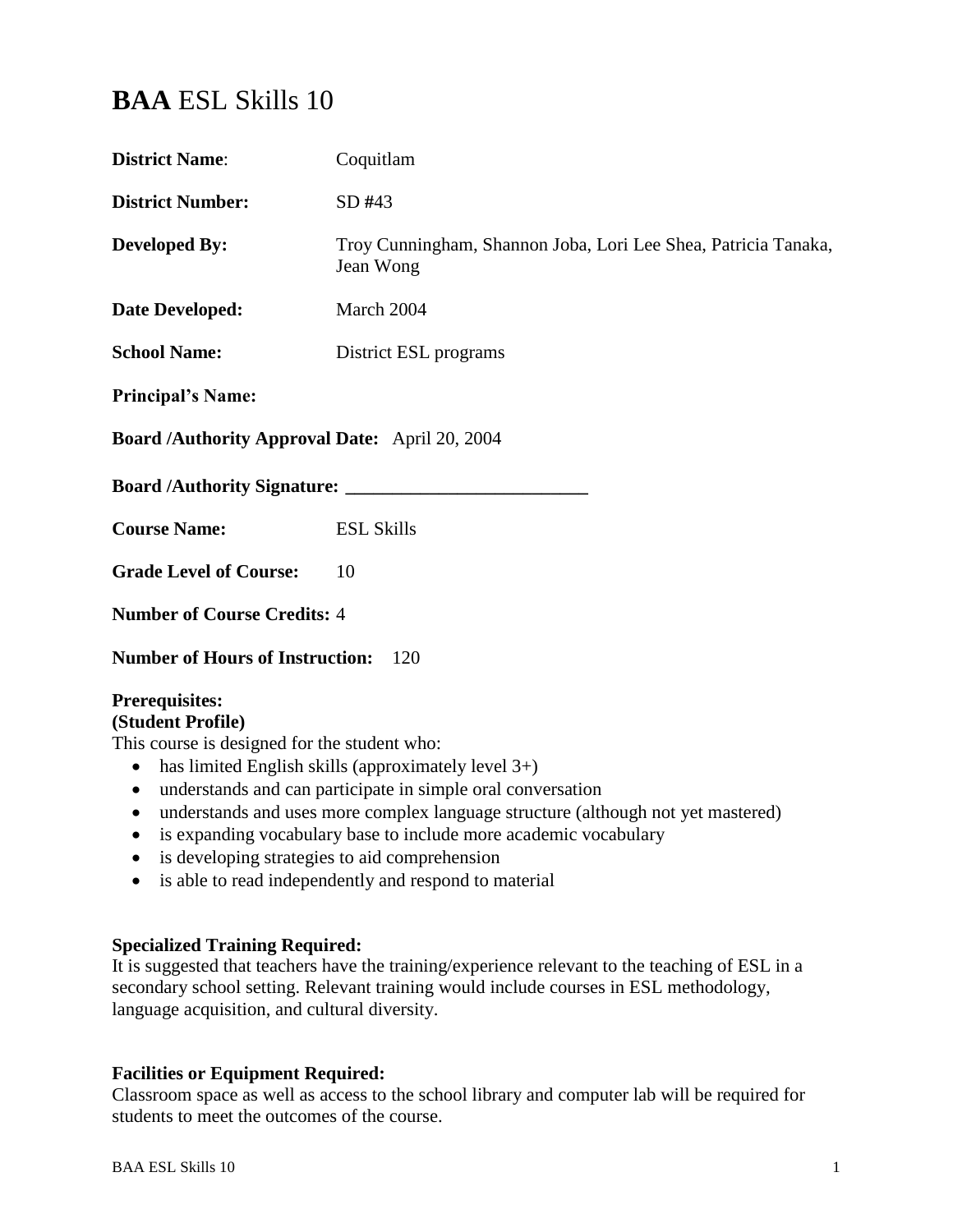## **Course Synopsis:**

This course enables ESL students to explore literature and to use language with confidence through exploration and practice in reading, writing, speaking, listening and cooperative learning.

## **Rationale:**

All students, regardless of their language and cultural background, will have the opportunity to develop their potential to the fullest. While ESL students have much in common with other students, they have specific needs in two areas: language and culture. These needs must be met in such a way that they achieve a level of fluency in English commensurate with their age and ability. "The needs of the learners must drive the design of ESL programs. This approach is based upon actively valuing the students and developing a program that is most efficient in assisting them as they become bilingual . . . while simultaneously developing their academic skills." *Ministry of Education, Supporting Learners of English*

| <b>Topic</b> | <b>Focus</b>               | <b>Recommended Time</b> |
|--------------|----------------------------|-------------------------|
| Reading      | short stories              | 30%                     |
|              | novels                     |                         |
|              | poetry                     |                         |
|              | essays/articles            |                         |
|              | vocabulary development     |                         |
| Writing      | sntences                   | 40%                     |
|              | paragraphs                 |                         |
|              | essays                     |                         |
|              | vocabulary development     |                         |
| Listening    | critical listening skills  | 15%                     |
|              | vocabulary development     |                         |
| Speaking     | participation in academic  | 15%                     |
|              | discussions on both an     |                         |
|              | individual and group level |                         |
|              | vocabulary development     |                         |
|              |                            |                         |

## **ORGANIZATIONAL STRUCTURE**

### **Curriculum Organizers**

### **Suborganizers Communicate**

#### **Learning Outcomes**

This organizer includes the four main communicating skills – listening, speaking, reading and writing. It encourages the acquisition of knowledge and demonstration of learning.

### **Reading:**

*It is expected that students will:*

• identify the main idea and supporting details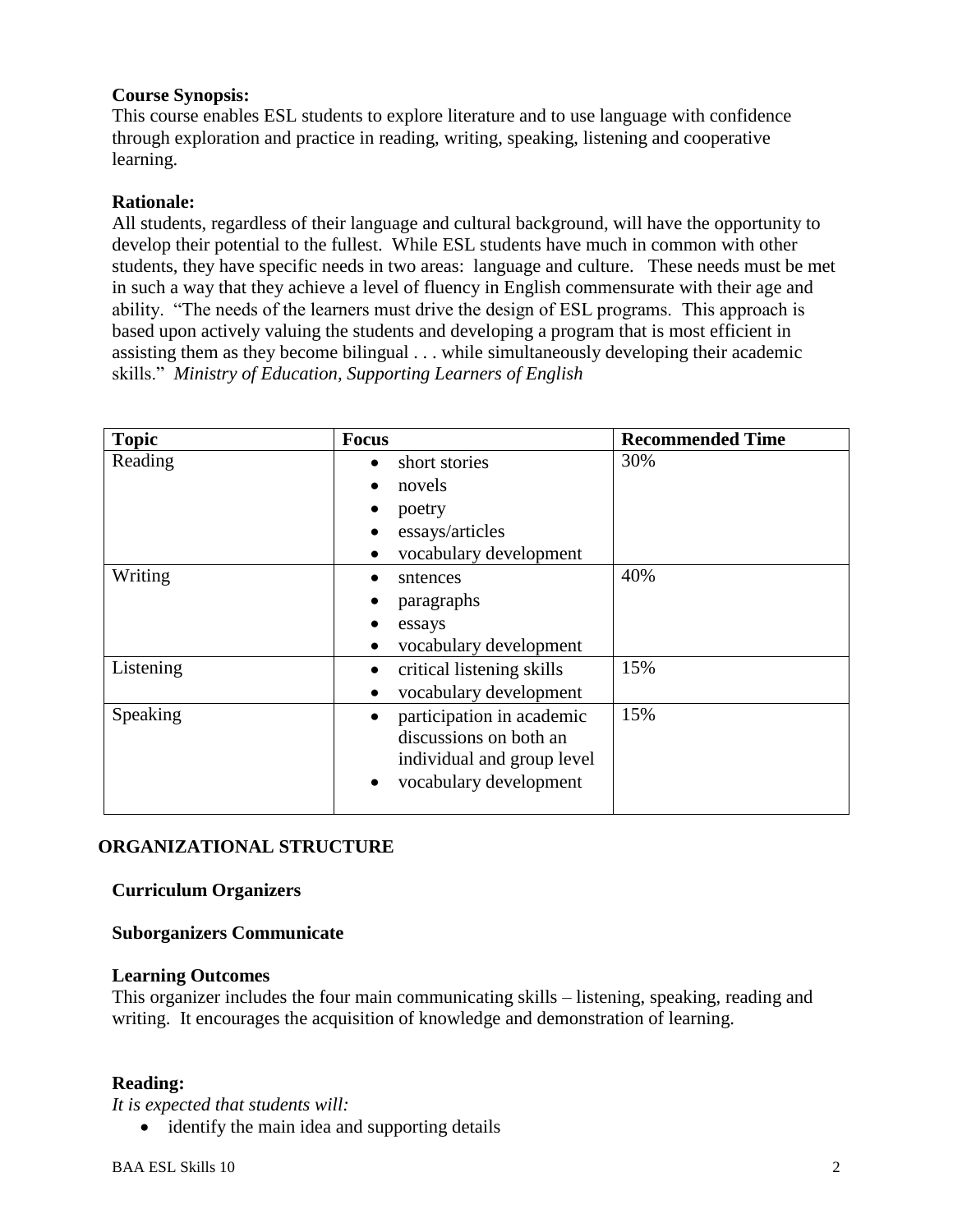- identify and interpret different genres and content areas
- identify and interpret materials near grade level with support and extended time
- identify the elements of a short story and novel (plot, character, foreshadow  $\dots$ )
- discuss themes in literature
- demonstrate an understanding of literary terminology
- demonstrate an understanding of poetic devices
- increase vocabulary and interpret meaning based on the content
- use reference materials such as an English dictionary, thesaurus, and the Internet with support
- demonstrate an understanding of and acquire information from original sources

### **Writing:**

*It is expected that students will:*

- organize and express their ideas in different genres
- combine sentences to help understand simple, compound and complex sentences
- write a well-organized, five paragraph essay with a planned outline and thesis statement
- demonstrate the stages of the writing process: drafting, revision, proof-reading and editing
- master correct spelling, usage, punctuation and grammar
- acquire grammar concepts such as subject/verb agreement, subordinate clauses, noncount nouns, phrasal verbs, prepositions and quotations
- use an English only dictionary and thesaurus
- increase vocabulary such as through the use of language and word forms (morphology)
- demonstrate appropriate word order/placement
- identify and use all parts of speech (prepositions, articles, conjunctions and pronouns)
- identify and use appropriate verb tenses
- increase control of verb tenses in paragraphs and essays
- respond to literature in class under time pressure without the support of a translator or tutor

## **Speaking:**

*It is expected that students will:*

- develop confidence, pronunciation and fluency in one-on-one and group situations
- participate in oral language activities such as discussions, readings, speeches and interviews
- demonstrate how to elicit information and ask for clarification and assistance
- demonstrate an awareness of and comfort with idioms and culturally embedded language
- demonstrate appropriate work order/placement
- identify and use all parts of speech (prepositions, articles, conjunctions and pronouns)
- identify and use appropriate verb tenses

### **Listening:**

*It is expected that students will:*

 demonstrate an understanding of and respond to complex questions, instructions, requests and information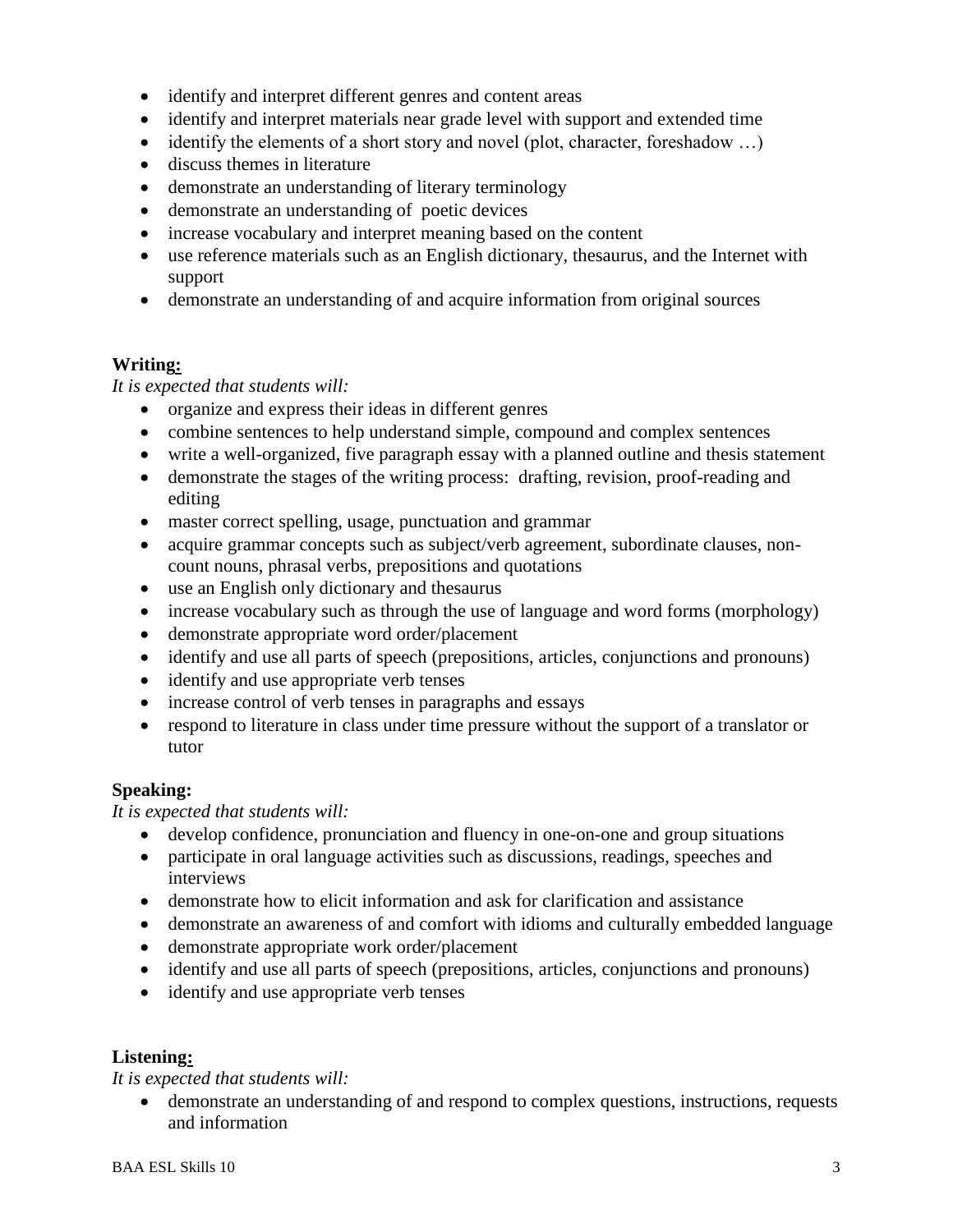- demonstrate listening for purpose, bias, fact and opinion
- understand and respond to focused listening activities
- compose notes from a lecture with some visual support discerning key vocabulary

Embedded in the four topics (Reading, Writing, Speaking, Listening) are:

## **Grammar**

*It is expected that students will:*

- use appropriate word order/placement
- identify and use all parts of speech (prepositions, articles, conjunctions and pronouns)
- identify and use appropriate verb tenses
- increase control of verb tenses in paragraphs and essays
- demonstrate conventional spelling

## **Acquiring Information:**

#### *It is expected that students will:*

- demonstrate an understanding of and acquire information from original sources such as short stories, novels, poems, essays, articles and films
- use reference materials such as an English dictionary, thesaurus and the Internet with support

### **Assessment Component:**

- Effective formative assessment via:
	- o Clearly articulated and understood learning intentions and success criteria
	- o Questions posed by students, peers and teachers to move learning forward Discussions and dialogue
	- o Feedback that is timely, clear and involves a plan
	- o Students are resources for themselves and others peer and self-assessment
	- o Student ownership

Formative assessment used to adapt learning experiences and inquiry plans on an on-going basis to meet specific learning goals.

Development, awareness and action, based upon metacognition intended to lead to learner independence and self-coaching.

Summative Assessment:

Summative assessments will be determined as students demonstrate proficiency/mastery toward particular learning outcomes. Summative assessments and final grades will reflect the following:

- Students will work collaboratively with the teacher to determine summative achievement on assignments and letter grades based upon dialogue, and evidence of learning
- Behaviour and work habits will NOT be included when determining letter grades
- Marks will not be deducted for late work
- Extra credit and bonus marks will not be awarded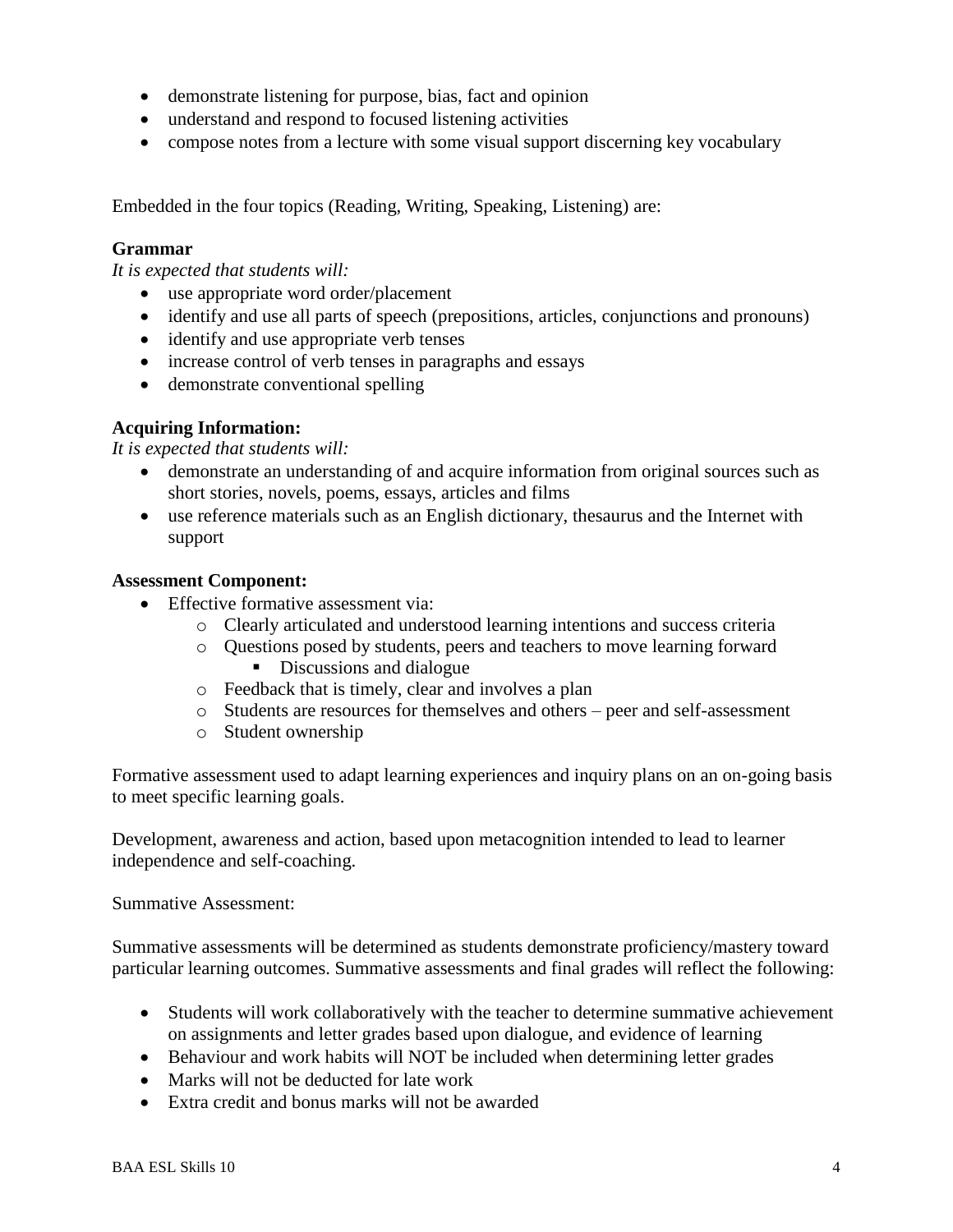- Plagiarizing will not result in reduced marks/grades –the student will be required to demonstrate their learning authentically
- Attendance will not be considered toward letter grade
- Only individual learning demonstrated –no group marks will be used to determine grades
- Letter grades will reflect learning towards the learning outcomes articulated above
- Letter grades will be based upon criteria provided/agreed upon toward the learning outcomes
- Letter grades will be determined in relation to the learning outcomes not in comparison to the achievement of other students
- Poor work will not be assessed towards grades students will only be assessed on quality work
- Professional judgment and evidence will be used to determine final letter grade in consultation with the student
- Zeros will not be assigned to missed assignments all required assignments must be completed
- Formative or practice towards learning outcomes will not be included in final grade assessment
- Most recent evidence toward learning outcomes will be used to assign letter grades learning is not averaged over time

# **Suggested Learning Resources:**

## **Reading, Writing, Listening, Speaking**

- The Cage (ISBN 7678300295)
- The War Between the Classes (ISBN 0-440-99406-3)
- Year of Impossible Goodbyes (ISBN 0-440-40759-1)
- Dare (ISBN 0-7736-7267-2)
- The Outsiders
- A Day No Pigs Would Die
- The Pigman
- Forbidden City (ISBN 0-7704-2813-4)
- $\bullet$  Inside Stories I (ISBN 0-7747-1271-6)
- Impact Fifty Short Stories (ISBN 0-03008623-X)
- The Quickening Pulse (ISBN 0-887510159)
- Focus
- Classics Canada Series (ISBN 0-13-371170-6)
- Best Short Stories (ISBN 0-890616663-E)
- The Poet's Craft
- Poetry in Focus
- The Essay (ISBN 0-87694-062-9)
- Writing Academic English (ISBN 780201340549)
- Process and Practice (ISBN 0-07551413-3)
- Writing Essays: Strategies for Success (0-658005944)
- I'm Not In My Homeland Anymore (0-88751-075-2)